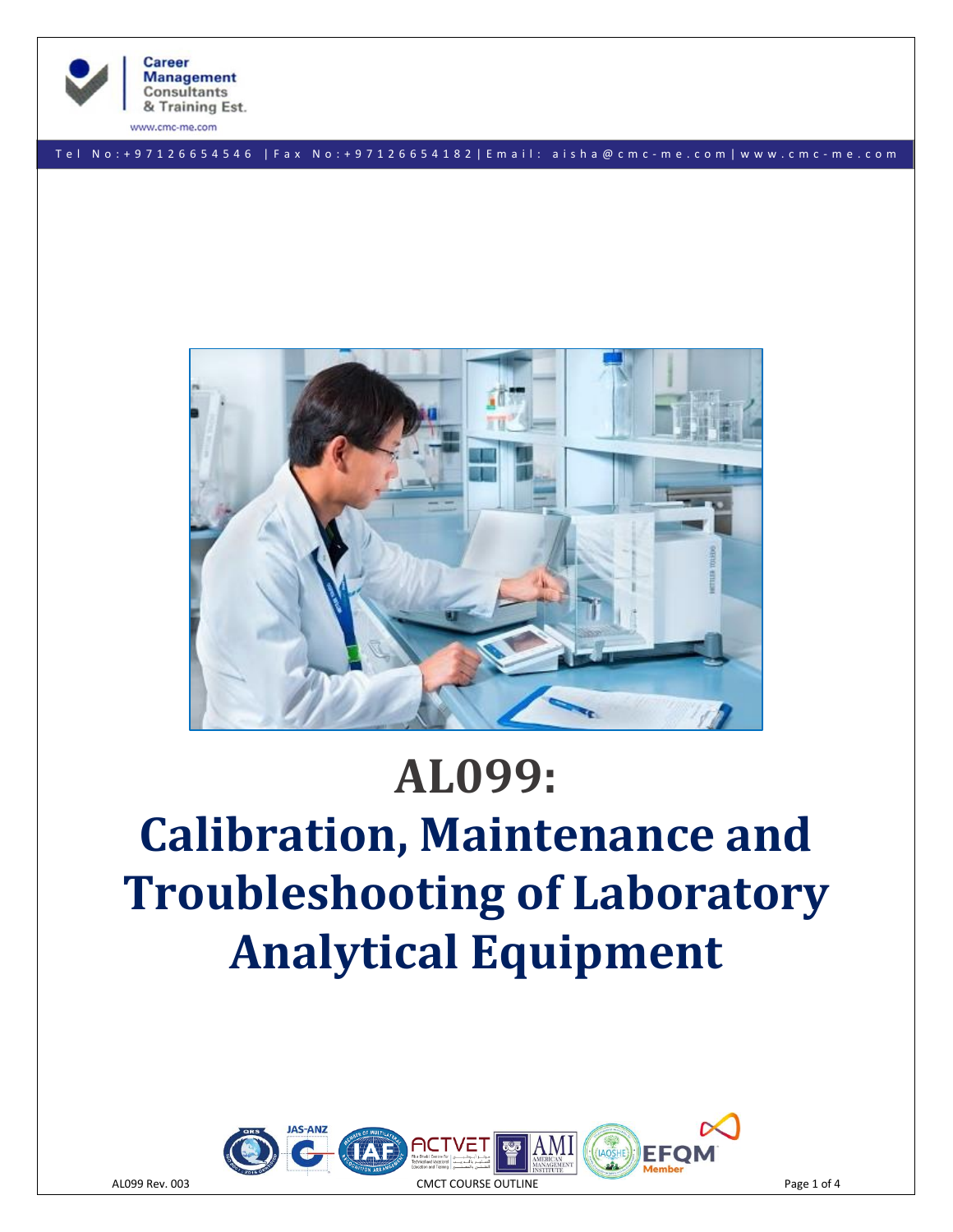

www.cmc-me.com

#### T e l N o : + 9 7 1 2 6 6 5 4 5 4 6 | F a x N o : + 9 7 1 2 6 6 5 4 1 8 2 | E m a i l : a i s h a @ c m c - m e . c o m | w w w . c m c - m e . c o m

# Training Description:

The growth of modern technology has confronted the analytical chemist with a host of new and increasingly complex materials, and has posed more stringent demands for greater sensitivity, reliability, and speed. On the other hand, developments in instrumentation have provided the analyst with new techniques, instruments, procedures, and reagents for dealing with these of equipment, reagents, and methodology has, however greatly complicated the task of the chemist searching for the best way of attacking a new or unfamiliar sample.

This intensive training course is intended to provide analytical chemists and their colleagues in related sciences with concise and convenient summaries of the fundamental data and the practical procedures that are most important and useful among the instrumental methods in analytical chemistry and be able to quantify the performance of analytical instruments, in particular with respect to the following:

- Estimating uncertainties in instrument
- Quantifying and demonstrating performance quality

With an appreciation of the limitations imposed by instrument design, leading to the interplay of the validation and qualification processes within quality assurance systems. This training course includes unique framework of topics covers the major instrumental techniques of spectrophotometers, chromatography, capillary electrophoresis and atomic emission spectroscopy. The use of case studies, exercises and practical applications, will help participants to develop a thorough understanding of the various concepts that underpin the different techniques.

# Training Objectives:

#### By the end of the training, participants will be able to:

- $\checkmark$  Understand the various techniques of analytical measurements
- $\checkmark$  Give the principles of reliable laboratory measurements
- ✓ Outline key laboratory safety issues and safety measures
- $\checkmark$  Estimate uncertainties in instrument
- ✓ Be aware of the Instrument Performance Characteristics which include types and interaction between different characteristics
- $\checkmark$  Prepare and handle Sample for different Analytical Instrumentations
- ✓ Understand, use, maintain and troubleshoot of key laboratory equipment (Ultraviolet, Visible Spectrophotometers, Dosimeter, TVP analyzer, Densitometer, Viscometer, Infrared Spectroscopy, Electrolytic Conductance and pH, Gas Chromatography)

# Training Designed for:

This course is intended for all chemical laboratory professionals, laboratory managers, Calibrations managers, superintendents, supervisors, engineers, chemists, analysts, technicians, laboratory maintenance staff.

# Training Requirement:

"Hand's on practical sessions, equipment and software will be applied during the course if required and as per the client's request." (This hands-on, highly-interactive training includessimulator, real-life case studies and exercises).

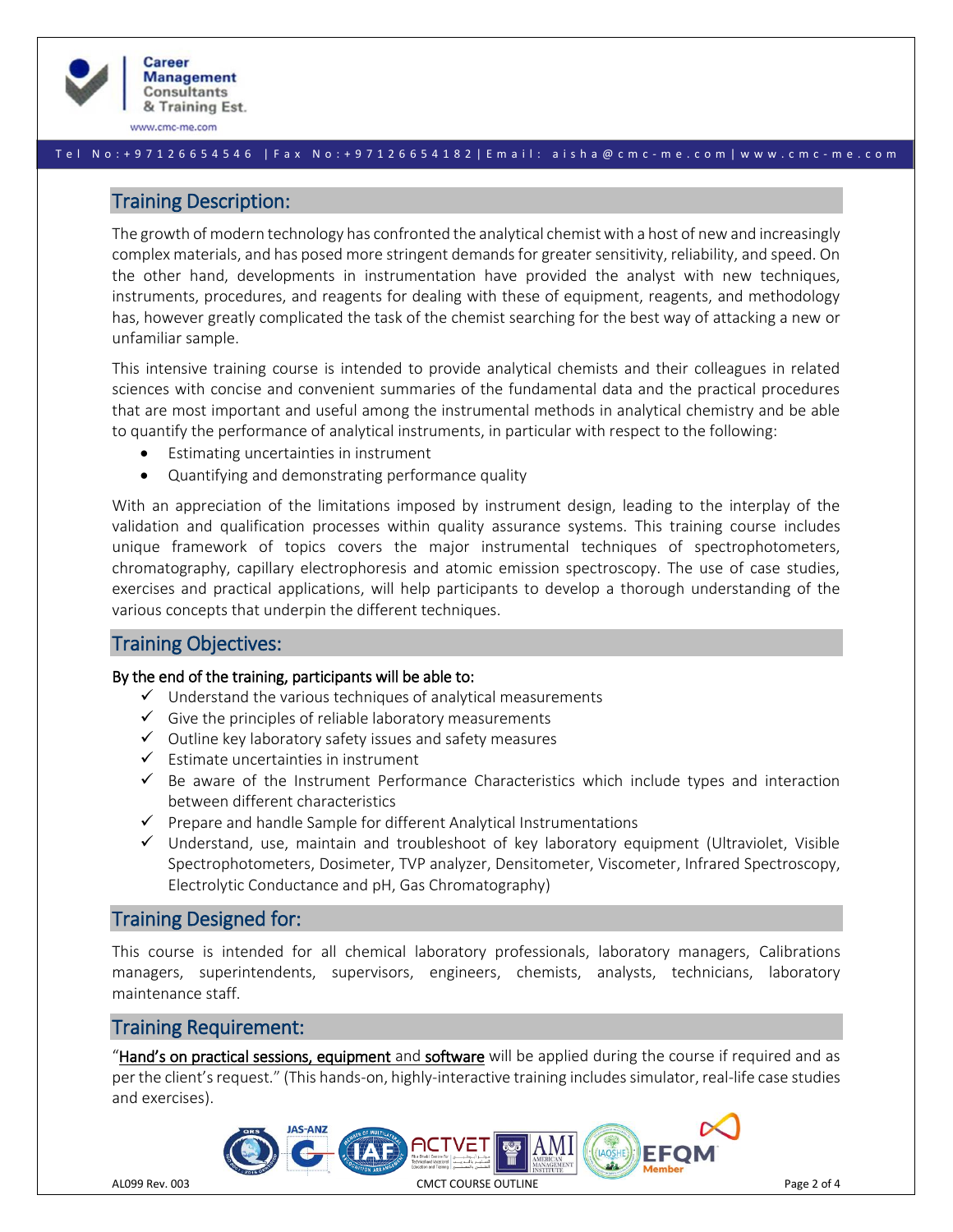

**Career Management Consultants** & Training Est.

www.cmc-me.com

# T e l N o : + 9 7 1 2 6 6 5 4 5 4 6 | F a x N o : + 9 7 1 2 6 6 5 4 1 8 2 | E m a i l : a i s h a @ c m c - m e . c o m | w w w . c m c - m e . c o m

This training course is available upon request in English or Arabic. Content, location and duration can be adapted to your specific wishes. It is therefore possible to focus on specific modules of the training course as per client's learning needs and objectives. Further, it should be forwarded to us a month prior to the course dates.

# Training Program:

#### *DAY ONE:*

- ❖ Pre-Assessment
- ❖ Introduction
- ❖ The laboratory and its purpose
- ❖ The laboratory environment
- ❖ Laboratory layout and construction
- ❖ Out-of-laboratory services, Electricity, ventilation, water, drains etc.
- ❖ Benches, hoods, sink
- ❖ Glassware
- ❖ Plastic ware

#### *DAY TWO:*

- ❖ Techniques of Analytical Measurements
- ❖ Instrumental Chemistry
- ❖ Principles of instrumental chemistry
- ❖ Balances
- ❖ Titration
- ❖ Colorimetry
- ❖ Atomic absorption
- ❖ Petroleum Laboratory equipment
	- Ultraviolet, Visible Spectrophotometers, Dosimeter, TVP analyzer, Densitometer, Viscometer, Infrared Spectroscopy, Electrolytic Conductance and pH, Gas Chromatography

#### *DAY THREE:*

- ❖ Calibration
- ❖ Uncertainty calculations
- ❖ Correlations
- ❖ Reference materials
- ❖ Correct laboratory techniques
- ❖ Statistical principles for Laboratory measurements
- ❖ Reporting of analytical results

#### *DAY FOUR:*

- ❖ Why is safety important?
- ❖ Safety Policy
- ❖ Laboratory Safety
- ❖ Handling of toxic and hazardous materials
- ❖ Spills and spill control
- ❖ Good laboratory practice

## *DAY FIVE:*

❖ Material safety data sheets

AL099 Rev. 003 **CMCT COURSE OUTLINE CALCE ACCESS Page 3 of 4** CMCT COURSE OUTLINE

AMI|

 $\left(\left(\left(AOSHE\right)\right)\right)$   $EFO$